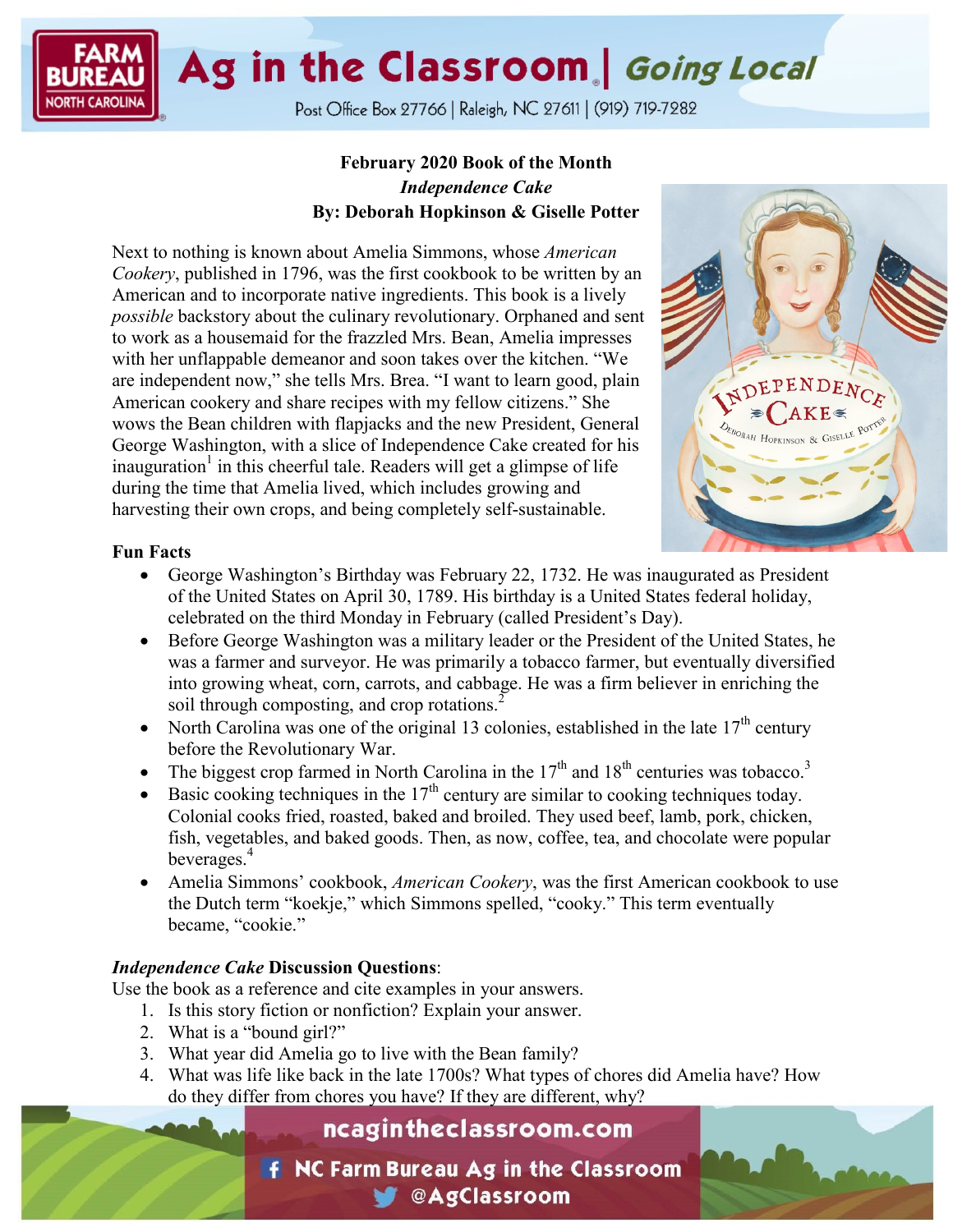- 5. Was the Bean family growing food for the family? Do you grow your food?
- 6. What was Amelia's wish to Mrs. Bean?
- 7. What are some of the meals and foods Amelia created? What was considered "new" at that time?
- 8. What is potash?
- 9. Who was elected as the first American president? What was this person's job or role before he/she were elected?
- 10. Where was the first presidential inauguration held?
- 11. What did the Leading Town Ladies ask Amelia to make for the inauguration?
- 12. What did Amelia call the baked good she prepared?
- 13. What are the ingredients for Amelia's cakes?
- 14. How many did she make? What did each signify?
- 15. What book did Amelia eventually write? Was this a work of fiction or nonfiction? What category would you file the book under?

# **Wheat Milling**<sup>5</sup>

In the book, we see how life was in the late  $18<sup>th</sup>$  century. Food production was also different back then. Wheat was milled into flour sometimes by hand in the home, but most commonly sent to mills, where it and other grains were processed into cereal or flour. One of Amelia Simmons' chores was probably to retrieve flour from the mill for her cakes and baked goods. Materials:

- Wheat stalks (can be purchased through National Ag in the Classroom, available on their eStore: [https://agclassroomstore.com/wheat-bundle/\)](https://agclassroomstore.com/wheat-bundle/)
- Salt/pepper/spice grinder (optional: Wheat grinder available on the National Ag in the Classroom eStore: [https://agclassroomstore.com/wheat-grinder/\)](https://agclassroomstore.com/wheat-grinder/)

# Directions:

- 1. Show the wheat stalks to the students.
- 2. Go over the parts of the wheat stalk with the student to familiarize the dissection.
	- a. Stalk—the entire plant
	- b. Head—the part of the wheat plant that contains the kernels
	- c. Beard—the bristle-like parts of the wheat plant that cover and protect the kernels
	- d. Kernel—the seed from which the wheat plants are grown or that people harvest from the wheat plant to grind into flour
	- e. Stem/Straw—the part of the wheat plant that supports the head and is known as straw after harvest
- 3. Dissect the wheat using the following steps:
	- a. Hand out stalks of wheat to the students.
	- b. Break the head off the stem.
	- c. Make a straw out of the stem by breaking it to avoid the nodes.
	- d. Lay the wheat head flat on a hard surface and pat with your hand to shake out the kernels.
	- e. Have students count their kernels.
- 4. Put the kernels of wheat into a spice grinder and have the students mill their wheat into flour. What simple machines are being used?
- 5. Talk about different ways to grind wheat. The Native Americas did it using rocks, etc.
- 6. Discuss the uses of wheat flour. (To make pastas, breads, desserts, etc.)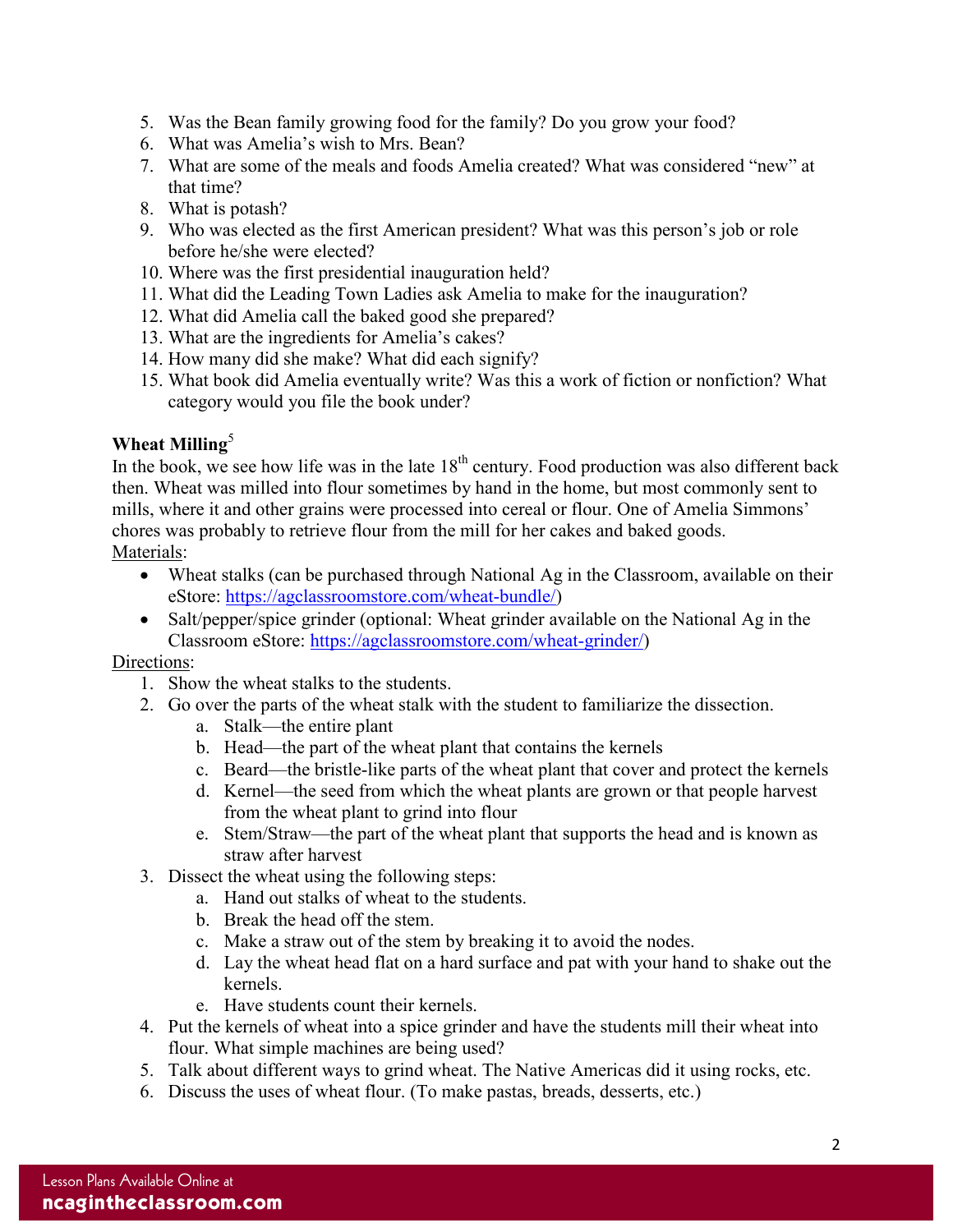7. Have students find the gluten in wheat by chewing the kernels. Before there was chewing gum in the store, farmers made their own with grains of wheat.

# **Combines and Farmers**<sup>6</sup>

- 1. Ask the students, "Who grows wheat?" (Farmers)
- 2. Next, ask the students if they can describe the steps of growing and harvesting wheat. Write the steps on the board and define each for the students (or ask for answers from the class). Ask the students if they know what machines (if any) are used for the following steps.
	- a. Planting: wheat seeds are put into the ground. (Tractors with seeders attached to them are used for planting wheat and other grains.)
	- b. Germination: seeds start to sprout up from the ground.
	- c. Growth: wheat continues to grow taller, and seed heads form.
	- d. Harvest : wheat stalks are collected using machines, called **combines**.
- 3. Combines are responsible for three separate operations (within the one machine):
	- a. Reaping: cutting a crop from the field.
	- b. Threshing: separating the grain/seed from the rest of the crop.
	- c. Winnowing: cleaning the seeds from any other debris or parts from the crop.
- 4. Ask the students, "If a farmer did not have a combine, how would a farmer plant hundreds or thousands of acres of wheat?" In most cases the labor would have to be performed by hand. Help students see that it would not be possible for farmers to produce enough food for our population without machines.<sup>7</sup>
- 5. Bring it back to the book, *Independence Cake,* and the **Discussion Questions** above and explain to students that in the early days, people would have to provide food and clothing for themselves by raising livestock and crops. Ask the students, "Why is this not always necessary now?" (because we have farmers growing these things for us, which allows us to pursue other careers) Ask the students why they think this is important, or give examples of why it is important in their lives.

# **Pancakes!**<sup>8</sup>

- 1. Ask students what they ate for breakfast. As students name their breakfast foods, make a list on the board.
- 2. If anyone says pancakes, ask if their pancakes were the same as the flapjacks Amelia Simmons cooked for the Bean family in the book, *Independence Cake*. How were they similar and how were they different? (the naming; calling them pancakes vs. flapjacks, Simmons' contained cornmeal, today they are primarily made with flour, etc.)
- 3. Read the page in *Independence Cake* where Amelia makes the flapjacks. Explain that **potash** is one of the first forms of baking powder, an ingredient often used in baking.
- 4. Ask students if they can think of any reason why cooking breakfast, or pancakes, would be scientific. Prompt them to consider measuring, mixing and heating ingredients to make something new. Some students may not have had any experience making pancake batter from scratch.
- 5. Share the ingredients for pancakes with the students:

1 egg 1 1/4 cups buttermilk 2 tablespoons vegetable oil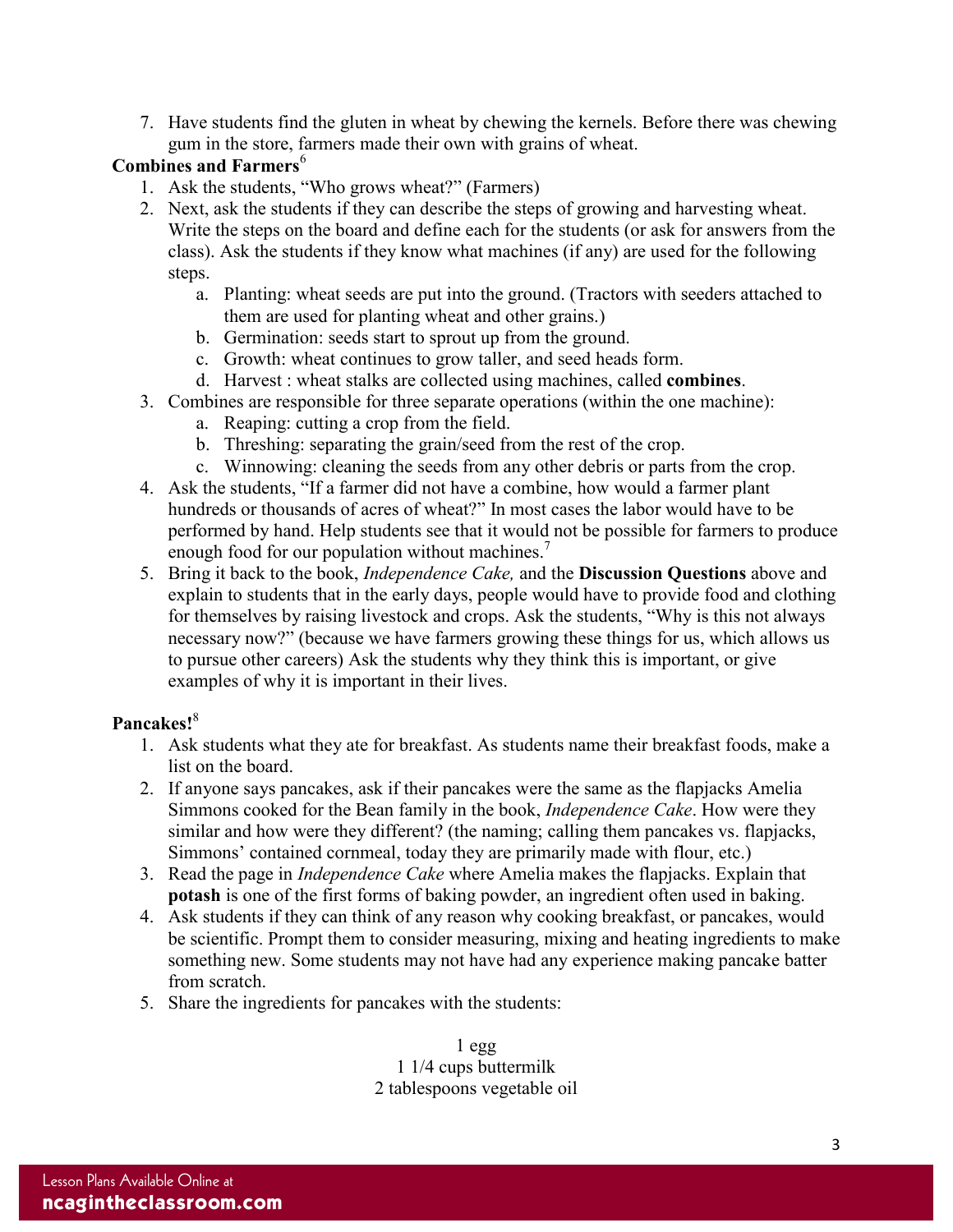# 1 1/4 cups flour 1 tablespoon sugar 1 teaspoon baking powder 1 teaspoon baking soda 1/2 teaspoon salt

- 6. As you list each ingredient, ask the students if they know where it came from. Point out the source of each ingredient. Flour comes from wheat plants, eggs come from chickens, milk comes from a cow, etc.
- 7. Tell students they are going to make pancakes by mixing ingredients together inside a Ziploc bag. Write the pancake ingredients list on the board.
- 8. Ask students to observe and describe the ingredients before they are mixed.
- 9. Have students make a storyboard or sequencing chart that allows them to describe each step that goes into making pancakes. Separating the steps will make it easier for students to recognize where physical and chemical changes take place.
- 10. Ask the students:
	- a. Have you ever made pancakes before?
	- b. Did you make the pancakes the same way we are making them today?
	- c. Did you use all the same ingredients in your pancakes?
	- d. Where did the ingredients come from?
	- e. When we measure the flour, are we changing the substance? Why?
	- f. When we crack the eggs open, do the eggs change?
	- g. What happens to the appearance of the flour when we add the buttermilk and eggs?
	- h. What would happen if we didn't mix the ingredients together? Could we still make pancakes?
	- i. Why will the batter look different after it is cooked? How should it look?
	- j. Have you ever used a recipe before? Why are recipes important?
- 11. Students should use observational skills and questions to think critically about the changes that are taking place.
- 12. Have the students identify which steps of the process are physical and which are chemical changes (all of the actions are physical changes with the exception of the cooking of the pancake itself).
- 13. Ask the students why following a recipe would be important in relation to what they know about physical and chemical changes.
- 14. After the batter is ready, tell students that they are ready to cook the pancakes. Ask them to think about the batter and watch it very carefully as it is poured out onto the griddle.
- 15. Ask the students:
	- a. What state of matter is the pancake batter? (liquid)
	- b. How can you tell it is a liquid? (it takes on the shape of the container)
	- c. What would happen if we poured this liquid onto a cold griddle? (it would keep running until it reached the edge of the pan)
	- d. Why does the heat make the liquid form a circle? (the batter begins to get solid as the heat starts to cook it)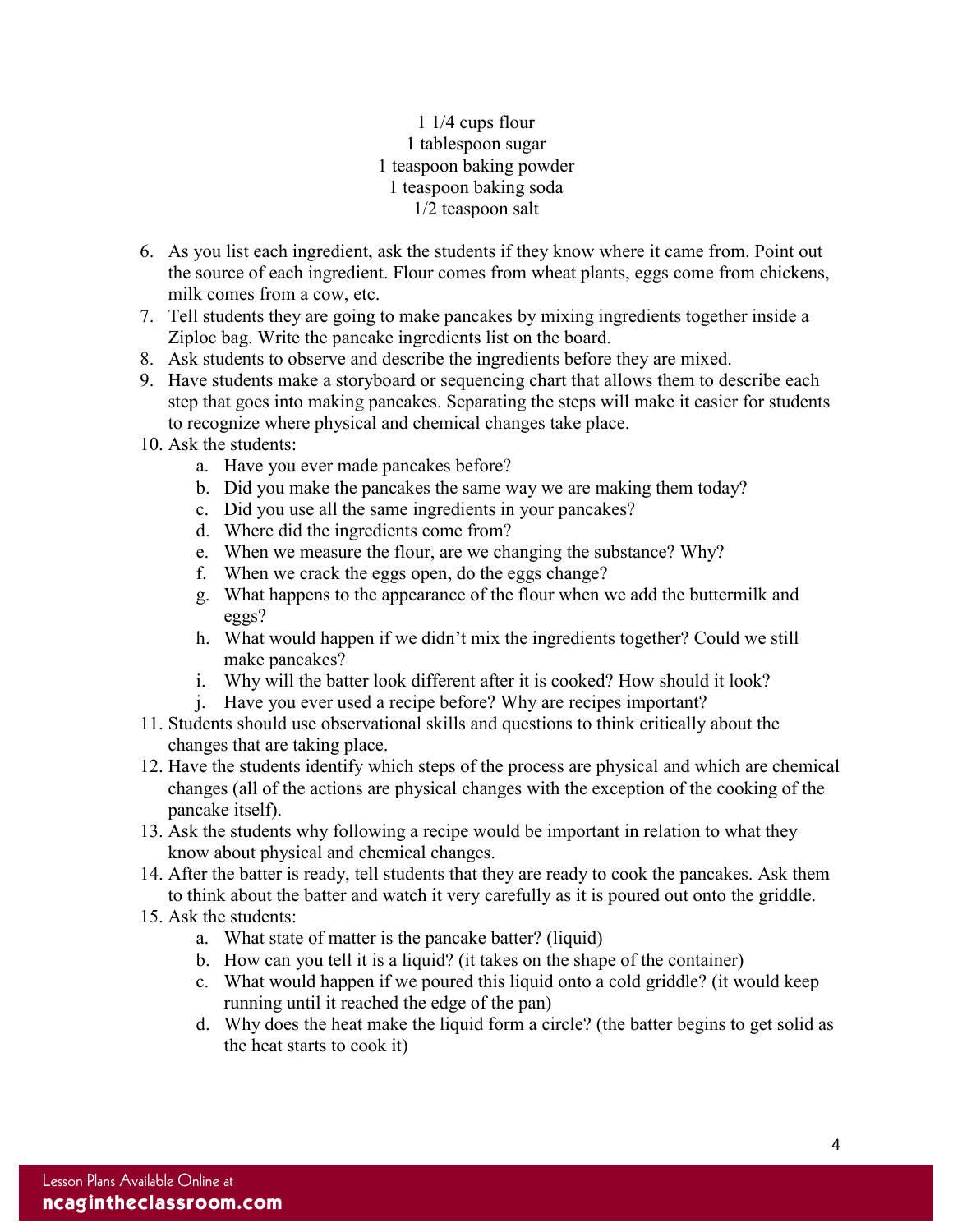16. Explain to students that the pancake batter looks different, but it still contains the original ingredients. The batter changed from a liquid to a solid, and the substance is chemically changed because of the heat. It cannot be changed back into its original form.

### **George Washington Math Problems (ratios, division, and multiplication)**

- 1. George Washington had two stepsons and one stepdaughter. What is the ration of stepsons to all stepchildren? (2 : 3)
- 2. Washington lived 67 years, and served as President of the United States from 1789 1797. What is the ratio of years he was President to his life? (8 : 67)
- 3. If George Washington plants 9 rows of tobacco and each of the rows have 12 plants, how many total plants does he have? (108 plants)
- 4. George Washington was born in 1732, and he fought in the Revolutionary War from 1776-1783. How old was he when the war started? (44 years old)
- 5. George Washington has 784 acres of tobacco, but he lost over half of his acreage due to flooding. How many acres survived? (392 acres)

### **Links**

- What America's First Cookbook Says About Our Country and Its Cuisine (article) [https://www.smithsonianmag.com/history/what-americas-first-cookbook-says-about-our](https://www.smithsonianmag.com/history/what-americas-first-cookbook-says-about-our-country-its-cuisine-180967809/)[country-its-cuisine-180967809/](https://www.smithsonianmag.com/history/what-americas-first-cookbook-says-about-our-country-its-cuisine-180967809/)
- Biography of George Washington (video) <https://www.youtube.com/watch?v=3lXnfitSoYw>

### **Sources**

- 1. <https://www.publishersweekly.com/978-0-385-39017-0>
- 2. <https://www.nrcs.usda.gov/wps/portal/nrcs/detail/national/newsroom/features/?cid=nrcseprd1316224>
- 3. <https://www.socialstudiesforkids.com/articles/ushistory/13coloniesfarm.htm>
- 4. <https://www.history.org/foundation/journal/Autumn04/food.cfm>
- 5. <https://miagclassroom.org/edu/lesson/social/farmer.pdf>
- 6. <https://www.agclassroom.org/teacher/matrix/lessonplan.cfm?lpid=380>
- 7. [https://www.agclassroom.org/teacher/matrix/lessonplan.cfm?lpid=135&author\\_state=0&search\\_term\\_lp=tractors](https://www.agclassroom.org/teacher/matrix/lessonplan.cfm?lpid=135&author_state=0&search_term_lp=tractors)
- 8. [https://www.agclassroom.org/teacher/matrix/lessonplan.cfm?lpid=369&author\\_state=0&search\\_term\\_lp=wheat](https://www.agclassroom.org/teacher/matrix/lessonplan.cfm?lpid=369&author_state=0&search_term_lp=wheat)

### **K-5 Subject Areas**

Reading, Speaking and Listening, Mathematics, Science, and Social Studies

# **Common Core/Essential Standards**

**Reading**

- **RL.K.1** With prompting and support, ask and answer questions about key details in a text.
- **RL.1.1** Ask and answer questions about key details in a text.<br>**RL.2.1** Ask and answer such questions as who, what, where
- **RL.2.1** Ask and answer such questions as who, what, where, when, why, and how to demonstrate understanding **of key** details in a text.
- **RL.3.1** Ask and answer questions to demonstrate understanding of a text, referring explicitly to the text as the **basis for** the answers**.**
- **RL.4.1** Refer to details and examples in a text when explaining what the text says explicitly and when drawing inferences from the text.
- **RL.5.1** Quote accurately from a text when explaining what the text says explicitly and when drawing inferences from the text.
- **RI.K.1** With prompting and support, ask and answer questions about key details in a text.
- **RI.1.1** Ask and answer questions about key details in a text.
- **RI.2.1** Ask and answer such questions as who, what, where, when, why, and how to demonstrate understanding of key details in a text.
- **RI.3.1** Ask and answer questions to demonstrate understanding of a text, referring explicitly to the text as the basis for the answers.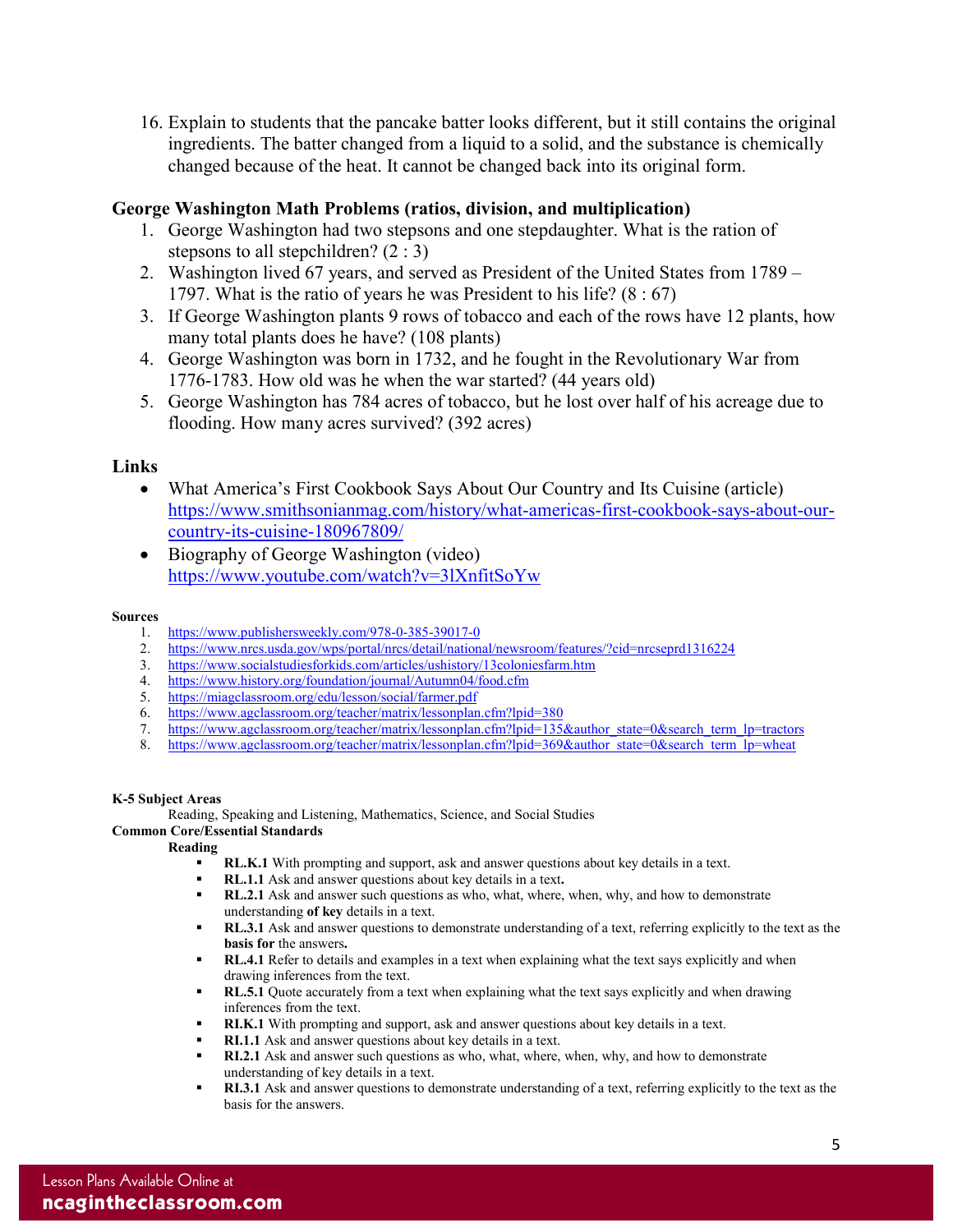- **RI.4.1** Refer to details and examples in a text when explaining what the text says explicitly and when drawing inferences from the text.
- **RI.5.1** Quote accurately from a text when explaining what the text says explicitly and when drawing inferences from the text.

### **Speaking and Listening**

- **SL.K.4** Speak audibly and express thoughts, feelings, and ideas clearly.
- **SL.1.4** Produce complete sentences to describe people, places, things, and events with relevant details, expressing ideas and feelings clearly.
- **SL.2.4** Tell a story or recount an experience with appropriate facts and relevant, descriptive details, speaking audibly in coherent and complete sentences.
- **SL.3.4** Report on a topic or text, tell a story, or recount an experience with appropriate facts and relevant, descriptive details, speaking clearly in complete sentences at an understandable pace.
- **SL.4.4** Report on a topic or text, tell a story, or recount an experience in an organized manner, using appropriate facts and relevant, descriptive details to support main ideas or themes; adjust speech as appropriate to formal and informal discourse.
- **SL.5.4** Report on a topic or text or present an opinion, sequencing ideas logically and using appropriate facts and relevant, descriptive details to support main ideas or themes; adapt speech to a variety of contexts and tasks.

### **Mathematics**

- **NC.3.OA.3** Represent, interpret, and solve one-step problems involving multiplication and division.
- **NC.3.OA.6** Solve an unknown-factor problem, by using division strategies and/or changing it to a multiplication problem.
- **NC.3.OA.8** Solve two-step word problems using addition, subtraction, and multiplication, representing problems using equations with a symbol for the unknown number.
- **NC.4.OA.1** Interpret a multiplication equation as a comparison. Multiply or divide to solve word problems involving multiplicative comparisons using models and equations with a symbol for the unknown number. Distinguish multiplicative comparison from additive comparison

### **Science**

- **1.L.1.1** Recognize that plants and animals need air, water, light (plants only), space, food and shelter and that these may be found in their environment.
- **1.L.2.1** Summarize the basic needs of a variety of different plants (including air, water, nutrients, and light) for energy and growth.
- **2.P.2.1** Give examples of matter that change from a solid to a liquid and from a liquid to a solid by heating and cooling.
- **3.P.2.2** Compare solids, liquids, and gases based on their basic properties
- **3.P.2.3** Summarize changes that occur to the observable properties of materials when different degrees of heat are applied to them, such as melting ice or ice cream, boiling water or an egg, or freezing water.
- **3.P.3.2** Recognize that energy can be transferred from a warmer object to a cooler one by contact or at a distance and the cooler object gets warmer.
- **3.L.2.1** Remember the function of the following structures as it relates to the survival of plants in their environments:
	- o Roots absorb nutrients
	- Stems provide support
	- o Leaves synthesize food
	- o Flowers attract pollinators and produce seeds for reproduction
- **3.L.2.2** Explain how environmental conditions determine how well plants survive and grow.
- **3.L.2.3** Summarize the distinct stages of the life cycle of seed plants.
- **4.P.2.1** Compare the physical properties of samples of matter (strength, hardness, flexibility, ability to conduct heat, ability to conduct electricity, ability to be attracted by magnets, reactions to water and fire).
- **4.P.3.1** Recognize the basic forms of energy (light, sound, heat, electrical, and magnetic) as the ability to cause motion or create change.
- **4.L.2.1** Classify substances as food or non-food items based on their ability to provide energy and materials for survival, growth and repair of the body.
- **5.P.2.3** Summarize properties of original materials, and the new material(s) formed, to demonstrate that a change has occurred.
- **5.P.3.1** Explain the effects of the transfer of heat (either by direct contact or at a distance) that occurs between objects at different temperatures. (conduction, convection or radiation)
- **5.P.3.2** Explain how heating and cooling affect some materials and how this relates to their purpose and practical applications.

### **Social Studies**

 **K.G.2.2** Explain ways people use environmental resources to meet basic needs and wants (shelter, food, clothing, etc.).